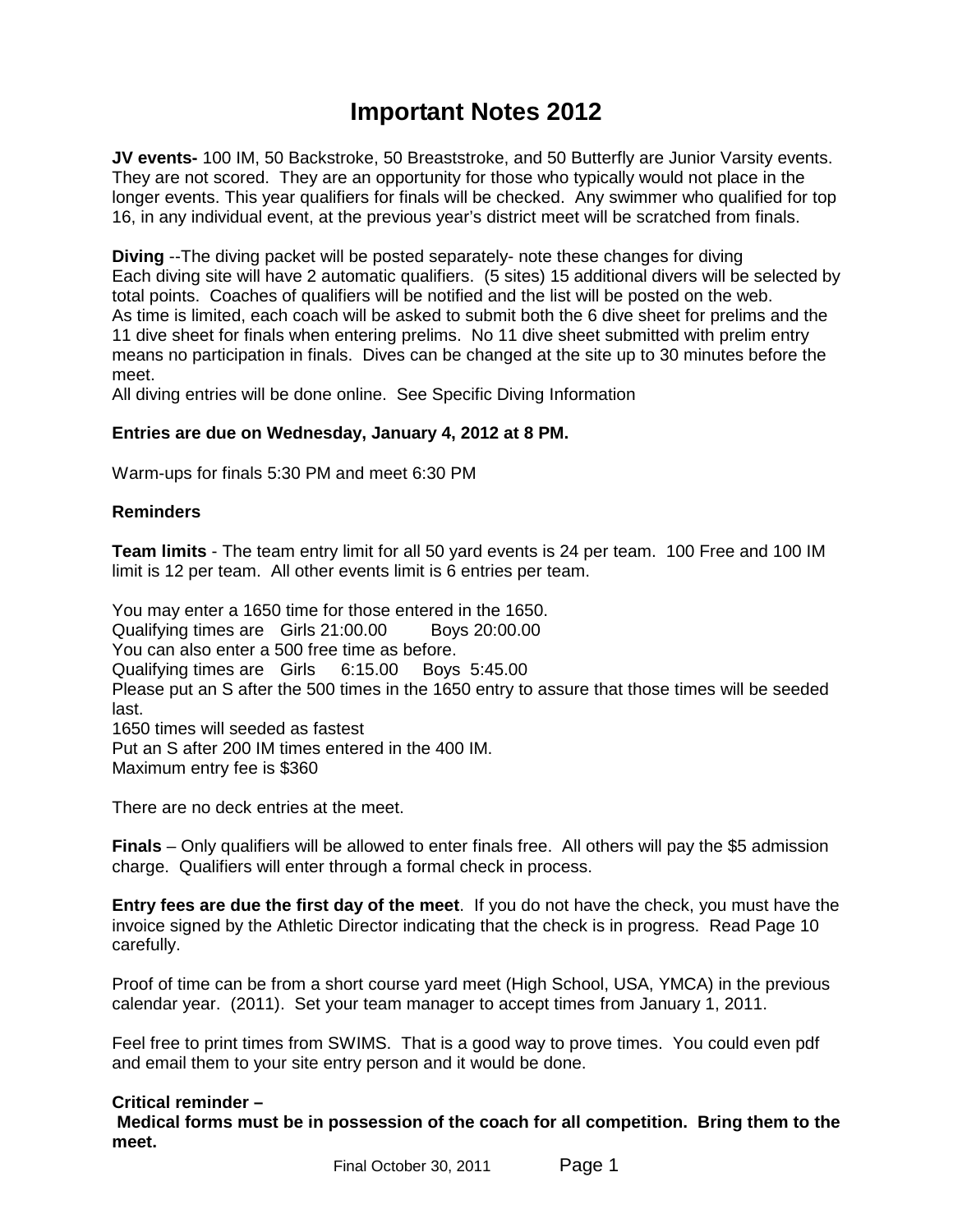## **THE TWENTY EIGHTH ANNUAL SOUTHWEST OHIO HIGH SCHOOL SWIMMING AND DIVING CLASSIC JANUARY 14, 15, 2012**

| <b>Dates</b><br><b>Times and</b><br><b>Locations</b> | Swimming Prelims - January 14 and 15 at Beavercreek YMCA, Countryside YMCA,<br>Miami University "A", Miami University "B", Milford, Mason High School, and<br>Trotwood-Madison High School, and Washington Township Recreation Center<br>Warm-up sessions will be set up at the pools with no session beginning before 6:30<br>AM<br>8:00 AM<br><b>Preliminaries Begin</b><br>*8:00 AM Sunday at Countryside YMCA will begin with a short ecumenical service<br>followed by swimming preliminaries.                                                                                                                                                                                                                                                                                                                                                                                                 |
|------------------------------------------------------|-----------------------------------------------------------------------------------------------------------------------------------------------------------------------------------------------------------------------------------------------------------------------------------------------------------------------------------------------------------------------------------------------------------------------------------------------------------------------------------------------------------------------------------------------------------------------------------------------------------------------------------------------------------------------------------------------------------------------------------------------------------------------------------------------------------------------------------------------------------------------------------------------------|
|                                                      | <b>Swimming Finals</b> - January 14 and 15 at Keating Natatorium<br>5:30 PM Warm-up<br>6:30 PM Finals<br>Diving Prelims - January 14 at Miami University "A", Miami University "B", Milford,<br>Mason Community Center, and Trotwood-Madison High School                                                                                                                                                                                                                                                                                                                                                                                                                                                                                                                                                                                                                                            |
|                                                      | No diving warm-up will begin before 12:00 PM (noon)<br>Diving competition will begin 60 minutes after warm-ups begin                                                                                                                                                                                                                                                                                                                                                                                                                                                                                                                                                                                                                                                                                                                                                                                |
|                                                      | Diving finals - January 15, 2012 at University of Cincinnati<br>7:30 AM Warm-ups begin (Doors will open at 6:45 AM)<br>9:00 AM Finals begin                                                                                                                                                                                                                                                                                                                                                                                                                                                                                                                                                                                                                                                                                                                                                         |
| <b>Entry</b><br><b>Rules</b>                         | Entry is limited to swimmers and divers competing for their high school.<br>1. An athlete may compete in four (4) events each day, no more than two (2) of<br>which can be individual events.<br>2. Entry limits per team<br>a. 50 yard events - 24 entries per team<br>b. $100$ yard free $-12$ entries per team<br>c. $100$ yard IM $-12$ entries per team<br>d. All other events -6 individuals per team<br>Diving is one event on Saturday even if they qualify for finals on<br>е.<br>Sunday<br>3.<br>It is important that coaches understand entering both days of this meet will<br>count as two of 16 allowable regular school season meets. Schools may<br>enter more than one relay per event but only one relay can score team points.<br>Only one relay team per event per school can swim at night.<br>NOTE: Disqualified relay swimmers in Prelims cannot compete on another relay in |
|                                                      | finals in the same event.                                                                                                                                                                                                                                                                                                                                                                                                                                                                                                                                                                                                                                                                                                                                                                                                                                                                           |
|                                                      | The fee structure is \$6.00 per athlete. Maximum fees per school is \$360.00                                                                                                                                                                                                                                                                                                                                                                                                                                                                                                                                                                                                                                                                                                                                                                                                                        |
| <b>Entry</b><br>Fees                                 | The check for entry fees is mailed directly to<br>Mary Kay Taylor<br>9805 Sparrow Lane<br>Mason, Ohio 45040                                                                                                                                                                                                                                                                                                                                                                                                                                                                                                                                                                                                                                                                                                                                                                                         |
|                                                      | Bring a check or a copy of the invoice signed by the athletic director to the meet. No<br>check or invoice $=$ no swim                                                                                                                                                                                                                                                                                                                                                                                                                                                                                                                                                                                                                                                                                                                                                                              |
| <b>Entry Fee</b><br><b>Penalty</b>                   | Entry Fees not received by February 1 will have a \$100 Penalty charged.                                                                                                                                                                                                                                                                                                                                                                                                                                                                                                                                                                                                                                                                                                                                                                                                                            |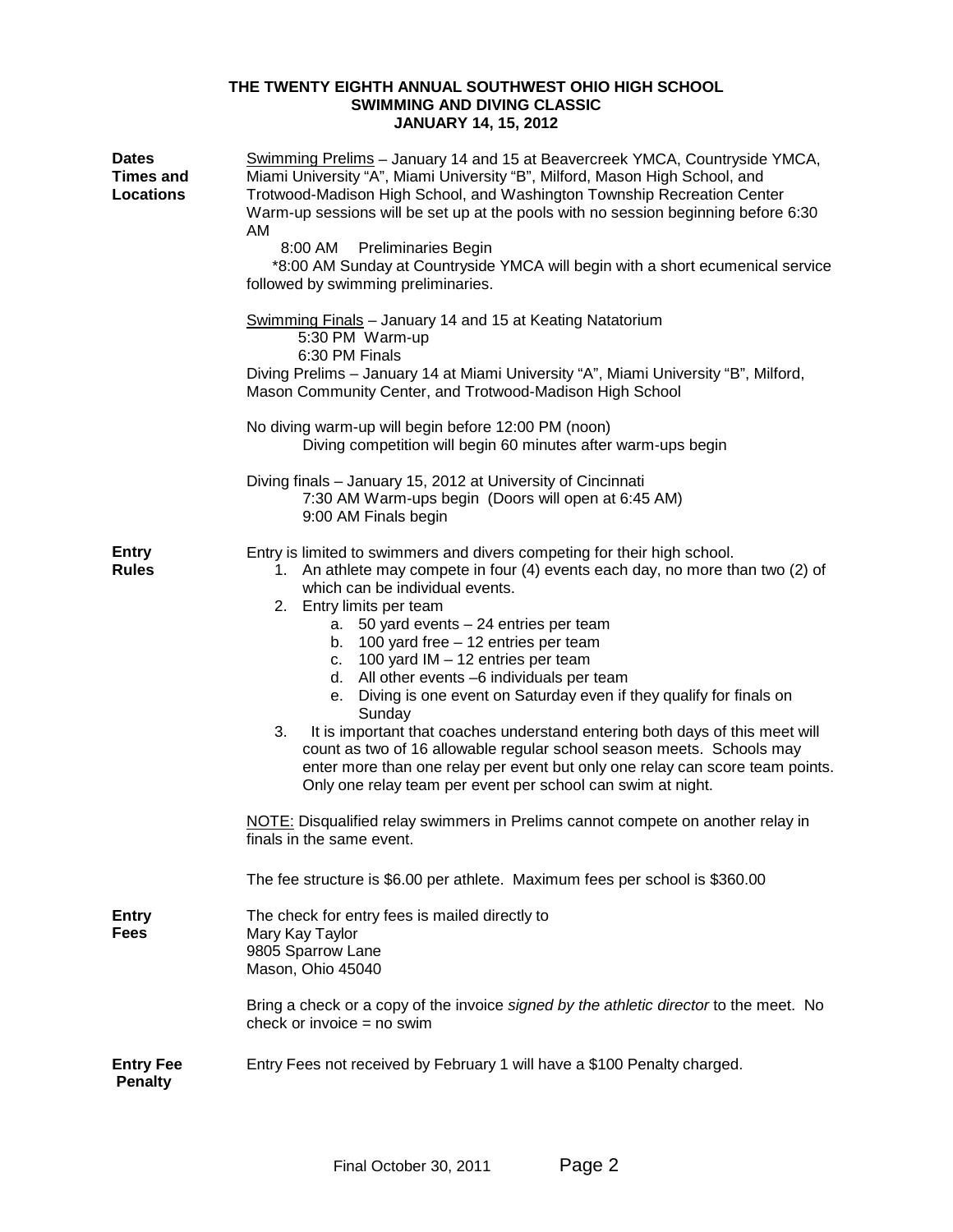| Videotape                                         | Entering your school into the classic will be considered consent to videotape the meet<br>for cablecast                                                                                                                                                                                                                                                              |
|---------------------------------------------------|----------------------------------------------------------------------------------------------------------------------------------------------------------------------------------------------------------------------------------------------------------------------------------------------------------------------------------------------------------------------|
| <b>Entry</b><br>Deadline and<br><b>Procedures</b> | The entry chairperson of each pool must receive all entries by 8:00 PM Wednesday,<br>January 4, 2012.                                                                                                                                                                                                                                                                |
|                                                   | All swimming entries and diving entries will be done electronically. The event file is<br>posted on the website www.swimmeet.com. You will download the event file and<br>enter your swimmers. E-mail the swimming entry to the chairperson for your pool.<br>Please include the names of the divers along with your swimmers. See Diving for the<br>online process. |

#### Submit entries to

| <b>SWIMMING</b>                    | <b>SWIMMING</b>                    | <b>DIVING</b>                 |
|------------------------------------|------------------------------------|-------------------------------|
| <b>Beavercreek</b>                 | Countryside YMCA                   | All diving entries are online |
| Jim Rigney                         | <b>Brad Isham</b>                  | Questions ??                  |
| 1702 Countryside Drive             | 1699 Deerfield                     | John Mihevic                  |
| Beavercreek, Ohio 45432            | Lebanon, Ohio 45036                | Miami University              |
| 937-657-3815                       | 513-932-1424                       | mihevijp@muohio.edu           |
| jrigney@woh.rr.com                 | brad.isham@ymcastaff.org           | 513-529-8155                  |
| Beavercreek divers will compete at | Countryside divers will compete at |                               |
| Trotwood-Madison                   | Mason                              |                               |
| Mason High School                  | Miami "A"                          |                               |
| <b>Chris Freds</b>                 | Claudia Multer                     |                               |
| 803 Quailwood Court                | 1075 Oakmont Avenue                |                               |
| Mason, Ohio 45040                  | Hamilton, Ohio 45013               |                               |
| 513-226-1439                       | 513-863-6298                       |                               |
| masonswimmeets@yahoo.com           | claudiam@one.net                   |                               |
|                                    |                                    |                               |
| Miami "B"                          | Milford                            |                               |
| Claudia Multer                     | <b>Ward Billhimer</b>              |                               |
| 1075 Oakmont Avenue                | 1009 Marcia Lane                   |                               |
| Hamilton, Ohio 45013               | Milford, Ohio 45150                |                               |
| 513-863-6298                       | 513-831-8163                       |                               |
| claudiam@one.net                   | wbillhimer@cinci.rr.com            |                               |
|                                    |                                    |                               |
| Trotwood-Madison High School       | <b>Washington Township</b>         |                               |
| Patrick Cassidy                    | Clara Osterhage                    |                               |
| 701 Hickory Lane                   | 5140 Mad River Rd.                 |                               |
| Waynesville, Ohio 45068            | Dayton, OH 45429                   |                               |
| 513-897-3457                       | 937-620-9998                       |                               |
| patrick.cassidy@mac.com            | clara.osterhage@greatclips.net     |                               |
|                                    | WTRC Divers will dive at Trotwood  |                               |

If you have questions about submitting swimming entries, call Claudia Multer, 513-863-6298.

After entries have been submitted, call the appropriate contact above if you have questions.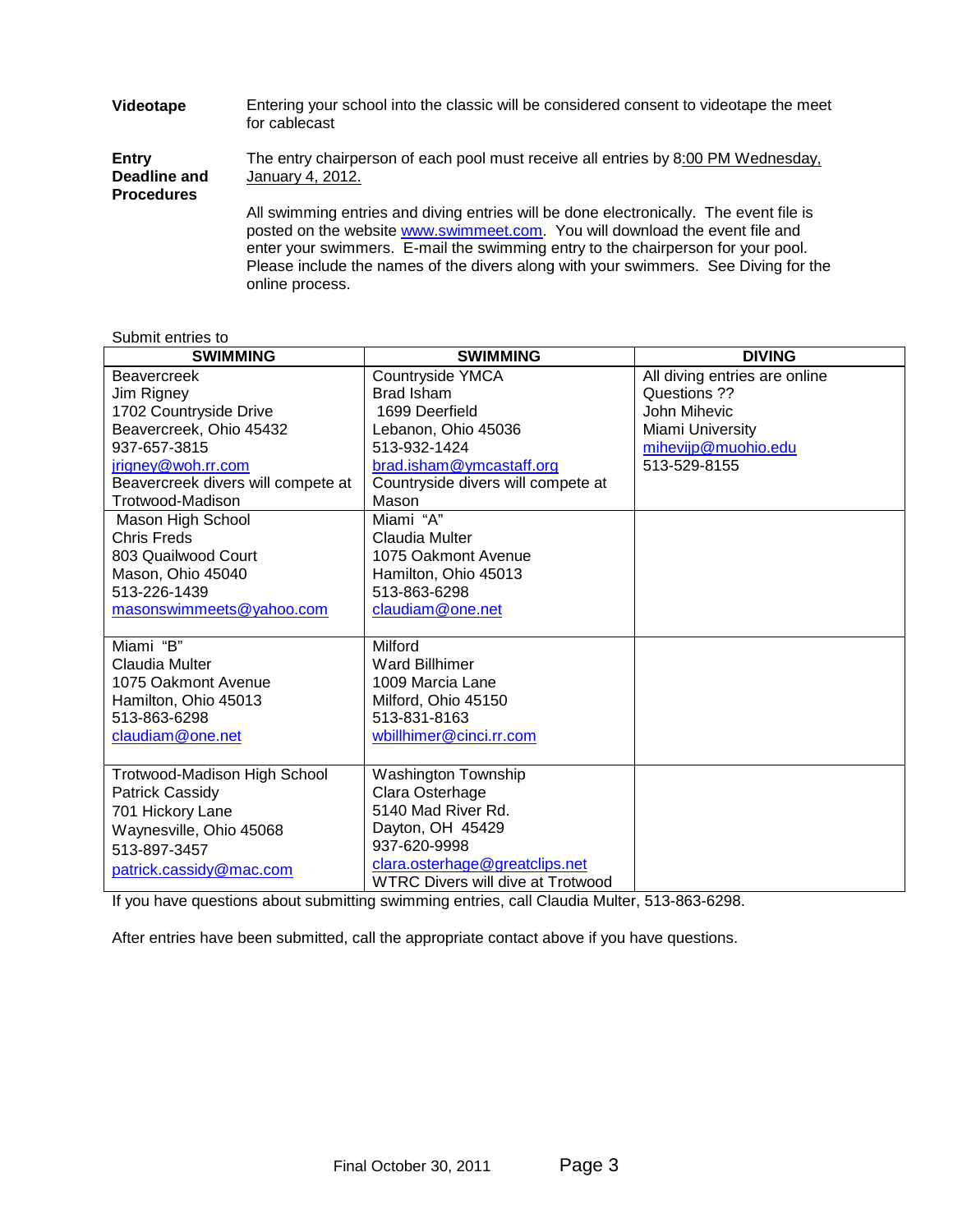| <b>Rules</b>         | Unless specified differently, the meet will be governed by the 2011-2012 National<br>Federation of State High School Association - Swimming and Diving rulebook.                                                                                                                                                                                                                             |
|----------------------|----------------------------------------------------------------------------------------------------------------------------------------------------------------------------------------------------------------------------------------------------------------------------------------------------------------------------------------------------------------------------------------------|
| Coach/               | All competitors must have a coach present at all sessions to compete.                                                                                                                                                                                                                                                                                                                        |
| <b>Medical Forms</b> | Emergency Medical Information is to be in the possession of the coach (or school<br>representative) at all times. A school representative may replace the coach provided<br>he/she has a letter, on school letterhead from the School Administrator identifying the<br>school representative. The letter must be presented to the Meet Referee/Official prior<br>to the athletes warming up. |
| <b>Scoring</b>       | Individual events:                                                                                                                                                                                                                                                                                                                                                                           |
|                      | 20, 17, 16, 15, 14, 13, 12, 11, 9, 7, 6, 5, 4, 3, 2, 1,                                                                                                                                                                                                                                                                                                                                      |
|                      | Relays: Double                                                                                                                                                                                                                                                                                                                                                                               |
|                      | Note: 50 Fly, 50 Breast, 50 Back, 100 IM will not be scored.                                                                                                                                                                                                                                                                                                                                 |

## **Pools**

| Beavercreek YMCA                              | <b>Countryside YMCA</b>                      |  |  |
|-----------------------------------------------|----------------------------------------------|--|--|
| 560 Grange Hall Rd                            | 1699 Deerfield Road                          |  |  |
| Beavercreek, Ohio 45430<br>8 lane pool        | Lebanon, Ohio –<br>8 lane pool               |  |  |
| Keating Natatorium - (finals)<br>8 lane pool  | Mason High School,                           |  |  |
| 616 North Bend Rd                             | 6100 Mason-Montgomery Road                   |  |  |
| Cincinnati, Ohio 45224 (St. Xavier HS campus) | Mason, Ohio 45040<br>8 lane pool             |  |  |
| Miami University                              | Milford High School                          |  |  |
| Miami University Recreation Center            | 1 Eagles Way                                 |  |  |
| Oxford, Ohio - 18 lane pool (29 lane courses) | Milford, Ohio 45150 -<br>6 lane pool         |  |  |
| <b>Trotwood-Madison High School</b>           | <b>Washington Township Recreation Center</b> |  |  |
| 4440 North Union Road                         | 895 Miamisburg Centerville Road              |  |  |
| Trotwood, Ohio 45426<br>8 lane pool           | Dayton, Ohio 45459<br>8 Lane pool            |  |  |

### **Awards** 1-3 Place finishers will receive medals. 4-16 place finishers will receive ribbons. Trophies will be awarded to the first and second place girls and boys teams. Mementos will be given to all competitors.

| Admission | Spectator admission will be                                            |
|-----------|------------------------------------------------------------------------|
|           | \$4 per preliminary session                                            |
|           | \$5 per session for finals (Non qualifiers will be charged full price) |
|           | Heat sheets will be \$5 for both preliminary sessions.                 |
|           | Heat sheets are \$5 for finals sessions.                               |

## **Check-in** There will be a formal check in for all qualifiers at finals at Keating.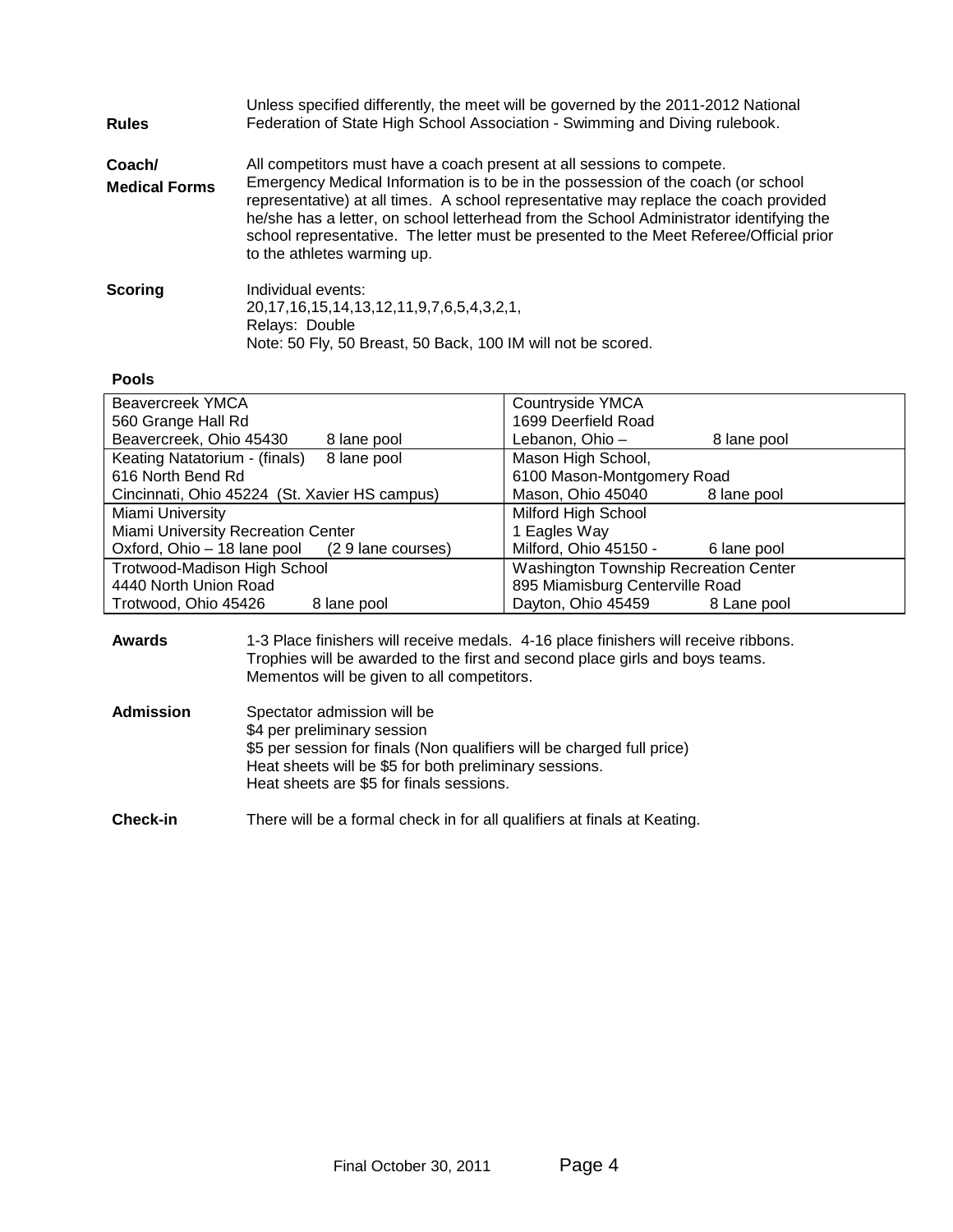## Order of Events Saturday, January 14, 2012

| Girls                       |                            |         | <b>Boys</b> |         |
|-----------------------------|----------------------------|---------|-------------|---------|
| 101<br>$^{\textregistered}$ | One Meter Diving (Prelims) | 102 $@$ |             |         |
| 103                         | 400 yd Medley Relay        | 104     |             |         |
| 105                         | 200 yd Freestyle           |         | 106         |         |
| 107 %                       | 400 yd Individual Medley   |         | 108 %       |         |
| 109                         | 50 yd Freestyle            |         | 110         |         |
| 111                         | 100 yd Butterfly           | 112     |             |         |
| 113                         | 100 yd Backstroke          | 114     |             |         |
| 115 % *                     | 500 yd Freestyle           |         |             | 116 % * |
| 117#                        | 50 yd Breaststroke JV      | 118#    |             |         |
| 119                         | 200 yd Breaststroke        | 120     |             |         |
| 121                         | 200 yd Freestyle Relay     | 122     |             |         |

#### \*\*\*\*\*\*\*\*\*\*\*\*\*\*\*\*\*\*\*\*\*\*\*\*\*\*\*\*\*\*\*\*\*\*\*\*\*\*\*\*\*\*\*\*\*\*\*\*\*\*\*\*\*\*\*\*\*\*\*\*\*\*\*\*

## Sunday, January 15, 2012

| Girls     |                             | <b>Boys</b> |      |         |
|-----------|-----------------------------|-------------|------|---------|
| 101       | One Meter Diving (Finals)   |             | 102  |         |
| 201       | 200 yd Medley Relay         | 202         |      |         |
| $203 = *$ | 1650 yd Freestyle           |             |      | $204 =$ |
| 205       | 200 yd Individual Medley    |             | 206  |         |
| 207#      | 100 yd Individual Medley JV | 208#        |      |         |
| 209       | 100 yd Freestyle            |             | 210  |         |
| 211#      | 50 yd Butterfly JV          |             | 212# |         |
| 213       | 200 yd Butterfly            | 214         |      |         |
| 215       | 100 yd Breaststroke         | 216         |      |         |
| 217#      | 50 yd Backstroke JV         | 218#        |      |         |
| 219       | 200 yd Backstroke           | 220         |      |         |
| 221       | 400 yd Freestyle Relay      | 222         |      |         |

@ Diving will be contested after the morning prelims

\* (Prelims Only) Events 115, 116 will be swum after Event 122. Events 203 and 204 will be swum after Event 222.

The 400 IM will swim right after the 200 Free as numbered.

# will be not be scored

\*

% Time Finals - with fastest sixteen (16) swimmers competing at night.

= Time Finals - with fastest eight (8) swimmers competing at night.

The 500 and 1650 will be swum fastest to slowest alternating girls and boys heats.

USA Swimming will only allow NTV's at finals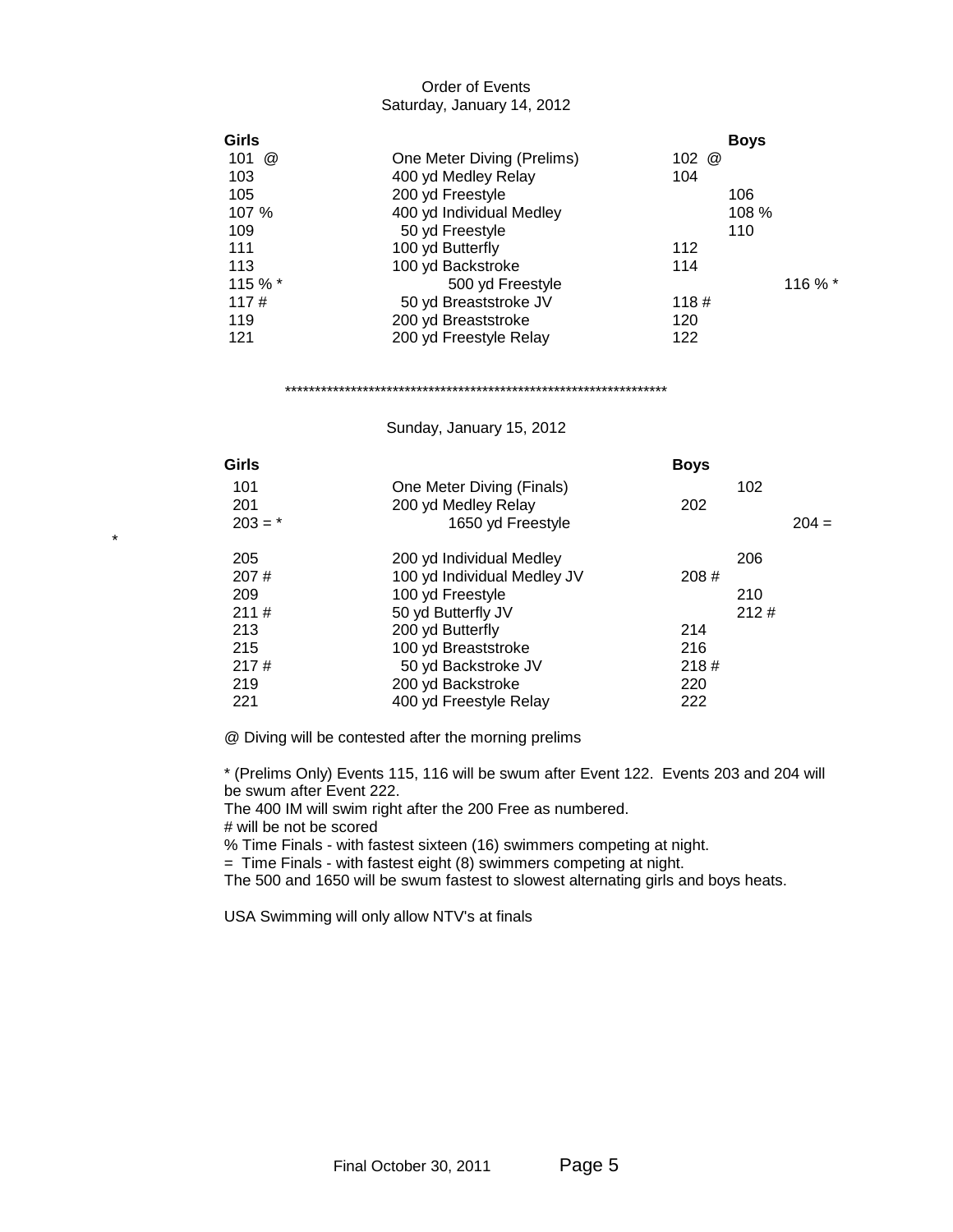# *Specific SWIMMING Information*

| <b>Electronic</b><br><b>Entries</b>                             | Entries will be submitted electronically. You may use Hy-Tek team manager or Easy<br>Team. The files can then be emailed to the respective meet entry chairperson.                                                                                                                                                                                                                                                                                                                                                                                                                                                                                                                                                                                                                                                                                                                                                                                                                                                                                                                                                                                                                                                                                                                                                                                                                                                                                                                                                                                                                                                            |  |  |
|-----------------------------------------------------------------|-------------------------------------------------------------------------------------------------------------------------------------------------------------------------------------------------------------------------------------------------------------------------------------------------------------------------------------------------------------------------------------------------------------------------------------------------------------------------------------------------------------------------------------------------------------------------------------------------------------------------------------------------------------------------------------------------------------------------------------------------------------------------------------------------------------------------------------------------------------------------------------------------------------------------------------------------------------------------------------------------------------------------------------------------------------------------------------------------------------------------------------------------------------------------------------------------------------------------------------------------------------------------------------------------------------------------------------------------------------------------------------------------------------------------------------------------------------------------------------------------------------------------------------------------------------------------------------------------------------------------------|--|--|
| <b>Web Site</b>                                                 | The meet information and the psych sheet will be posted on www.swimmeet.com.                                                                                                                                                                                                                                                                                                                                                                                                                                                                                                                                                                                                                                                                                                                                                                                                                                                                                                                                                                                                                                                                                                                                                                                                                                                                                                                                                                                                                                                                                                                                                  |  |  |
| <b>Instructions for</b><br><b>Hy-Tek Team</b><br><b>Manager</b> | Go to web site www.swimmeet.com and download the event file for the Classic. Save<br>the file on your hard drive. Import the event file. You now have a meet and you can<br>do the entries right in Hy-Tek team manager. The team manager will use the times<br>that you have entered during the season.<br>The entry file can then be exported and emailed to the entry chairperson for your site.<br>You should receive verification that entries were received from the entry chairperson<br>within 24 hours. Please do not enter your divers in Hy-Tek unless they are also<br>swimmers.                                                                                                                                                                                                                                                                                                                                                                                                                                                                                                                                                                                                                                                                                                                                                                                                                                                                                                                                                                                                                                  |  |  |
| <b>Shaving</b>                                                  | Coaches, please warn your swimmers that no team personnel/competitor shall<br>perform any on-site shaving before, during or after the meet. Team<br>personnel/competitors shall be disqualified from further participation for on-site<br>shaving. Shaving on site is an ejection.                                                                                                                                                                                                                                                                                                                                                                                                                                                                                                                                                                                                                                                                                                                                                                                                                                                                                                                                                                                                                                                                                                                                                                                                                                                                                                                                            |  |  |
| <b>Miscellaneous</b><br><b>Information</b>                      | The top sixteen (16) swimmers in the prelims will advance to the<br>finals. The eight (8) fastest will swim in the championship heat and the next eight<br>(8) fastest will swim in the consolation heat.<br>Prelims will be at seven (7) locations. The results from each event at<br>$\bullet$<br>each location will be transmitted to a central site where the qualifiers for finals will<br>be determined and then transmitted back for posting. They will also be posted on<br>the web www.swimmeet.com as they become available.<br>All qualifiers have thirty (30) minutes after the posting of each event's<br>qualifier list to scratch finals without penalty.<br>Penalty for a no show in finals without scratching - the swimmer/diver<br>is disqualified from further competition that day.<br>The 500 Free and the 400 IM will be timed finals with the fastest<br>$\bullet$<br>sixteen (16) swimming at finals<br>The 1650 is a timed final event with the fastest eight (8) swimming at finals.<br>$\bullet$<br>The swimmers in the mile may enter a 1650 yard time or a 500 yard time. If using<br>a 500 yard time please put an S after it as though it were short course meters<br>Coaches, you must prove these times (400 IM or 200 IM for the 400 IM, 500<br>$\bullet$<br>free, 1650 free or 500 free for the 1650 free) with meet results from high school,<br>USA Swimming, or YMCA meets from the last calendar year. Failure to provide<br>the proof of time shall result in the competitor being removed from that event. The<br>1650 will be swum fastest to slowest, alternating girls and boys. |  |  |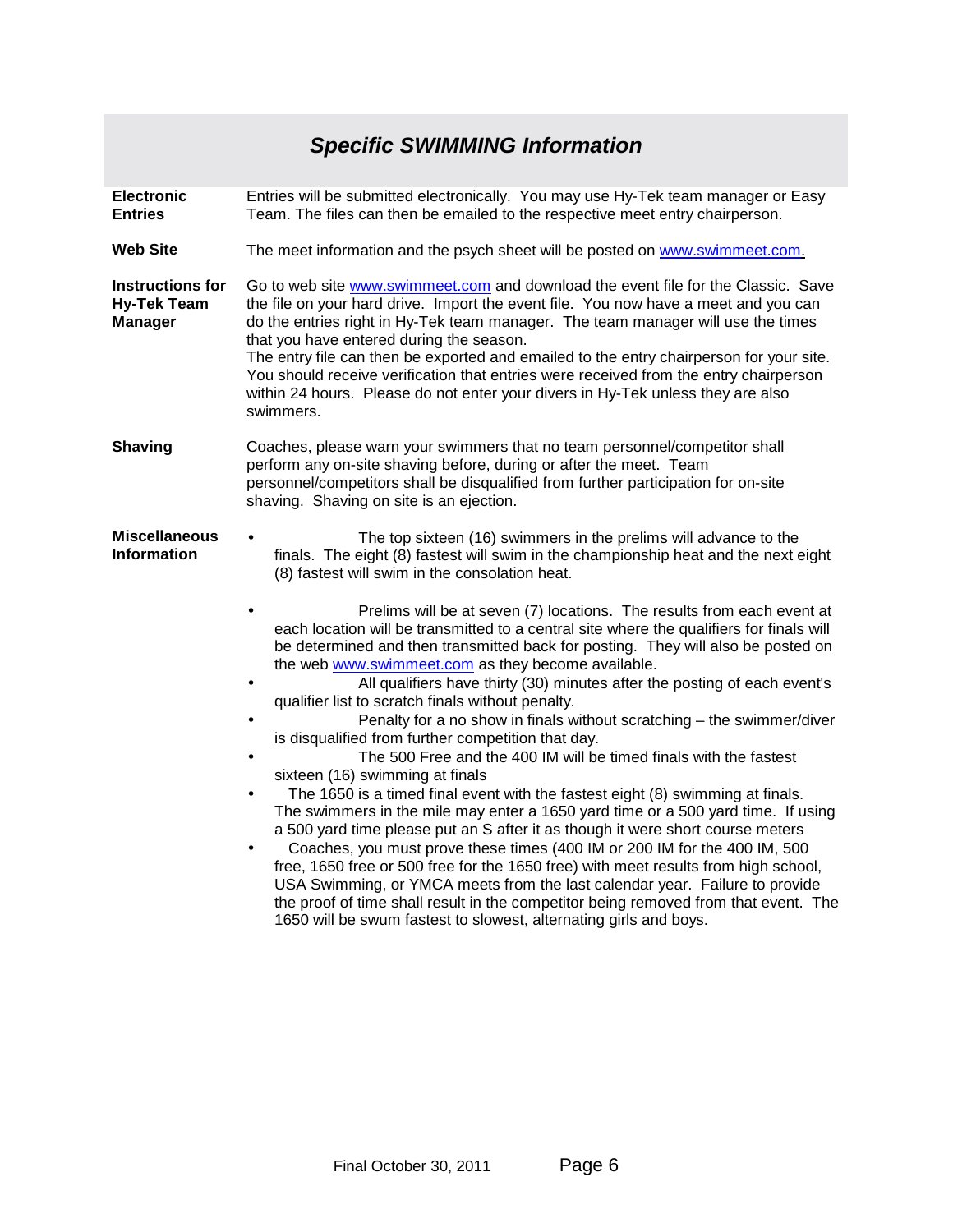| <b>Cut-Off times</b><br>***All entries for<br>these events<br>must show proof<br>of time at<br>prelims or the<br>swimmer will be<br>scratched. ** | 500 free<br>time<br>1650 free<br>Boys 20:00.00<br>Or 500 free for 1650 Free Boys 5:45.00<br>1650 free times will be seeded as the fastest times.<br>400 IM<br>Boys: 6:00.00<br>200 IM time for the 400 IM 2:20.00 Boys<br>times to be seeded in the evening events.<br>1650 | Boys: 6:00.00 | Girls: 7:00.00 Put an S after the<br>Girls 21:00.00<br>Girls 6:15.00 Put an S after the time<br>Girls: 7:00.00<br>2:30.00 Girls Put an S after the time<br>400 IM times will be seeded as the fast times allowing those with legitimate 400 IM<br>Please put an S after the 200 IM time in the 400 IM and after the 500 free times in the                                                                                                                                                                                                                 |  |
|---------------------------------------------------------------------------------------------------------------------------------------------------|-----------------------------------------------------------------------------------------------------------------------------------------------------------------------------------------------------------------------------------------------------------------------------|---------------|-----------------------------------------------------------------------------------------------------------------------------------------------------------------------------------------------------------------------------------------------------------------------------------------------------------------------------------------------------------------------------------------------------------------------------------------------------------------------------------------------------------------------------------------------------------|--|
|                                                                                                                                                   | A printout from SWIMS is ok for proof of time                                                                                                                                                                                                                               |               | EVERY TIME ENTERED IN EVENTS WITH A QUALIFYING TIME MUST BE<br>PROVED. BRING MEET RESULTS WITH YOU or email proof to entry chair.                                                                                                                                                                                                                                                                                                                                                                                                                         |  |
| Swimming<br>General<br><b>Guidelines</b>                                                                                                          | 1. There will be a warm-up procedure. Please follow it.<br>called<br>PROVE TIMES IN THESE LONGER EVENTS.<br>4. All relays will be prelims and finals.                                                                                                                       |               | 2. All alternates for the finals must report to the referee when their event is<br>A thirty (30) minute scratch rule will be in effect for finals. Swimmers failing to<br>compete in an event without scratching will be disqualified from further<br>competition. Penalty for a no show in finals without scratching $-$ the<br>swimmer/diver is disqualified from further competition that day.<br>3. Please adhere to the cut-off times for the 400 IM (or 200 IM for the 400 IM),<br>500 free and 1650 free (or 500 free for the 1650). EVERYONE MUST |  |
| <b>Timers</b>                                                                                                                                     | Timing assignments will be posted before the meet.<br>Bring your own watches.<br>Notify your meet manager if there are problems                                                                                                                                             |               |                                                                                                                                                                                                                                                                                                                                                                                                                                                                                                                                                           |  |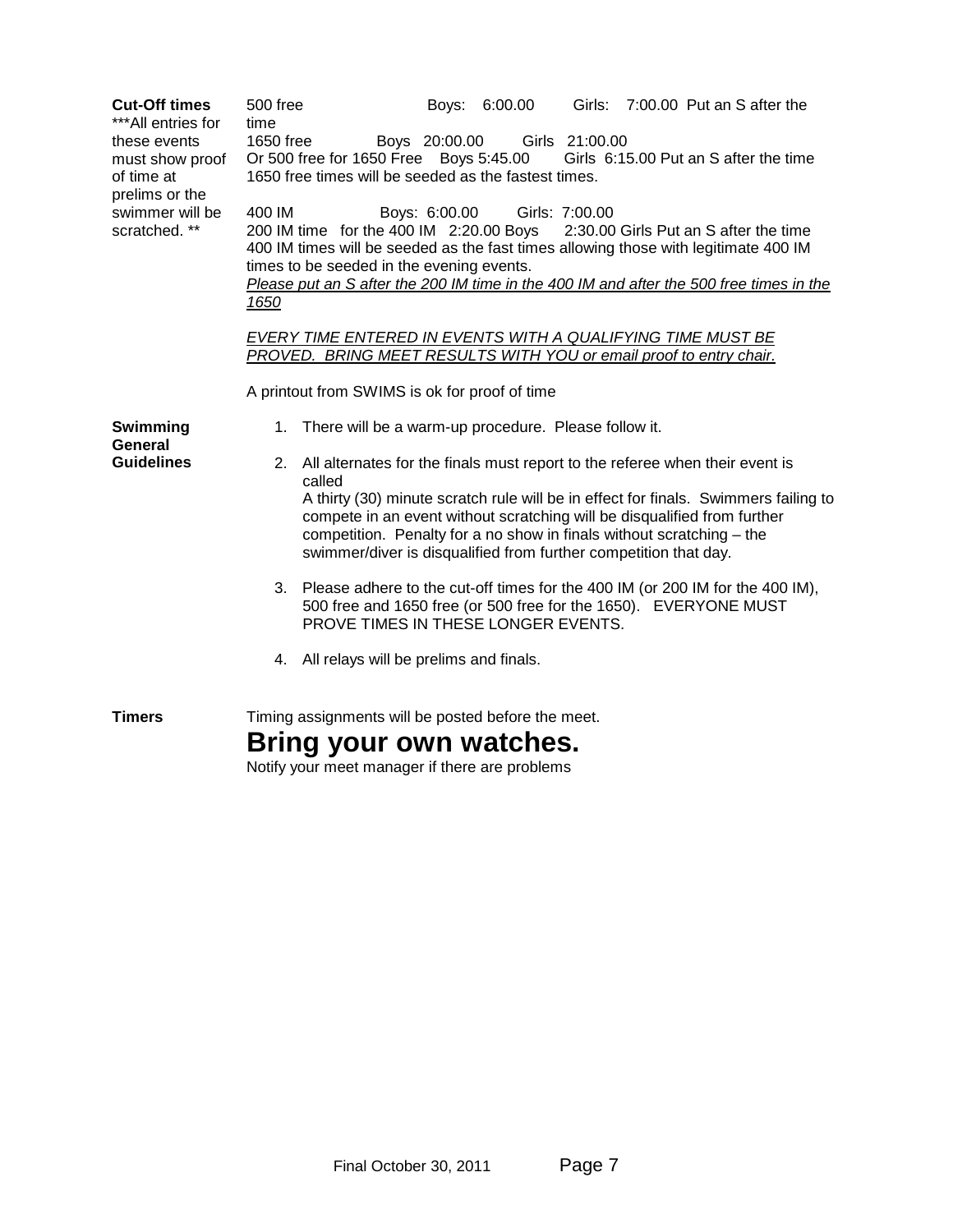**\*\*All payments must have the name of the HIGH SCHOOL on the check or P.O. I do not know the districts of all the schools. \*\*** 

Due to the number of schools that are consistently late with their fees (70%) the following requirements will be imposed for your swimmers to be allowed to swim the first day of the meet. We realize that some school districts are slow to send out the money, so there are a number of ways to have the fees paid in time.

- 1. By January 14<sup>th</sup>, you must have sent a check or P.O. to my address-9805 Sparrow Place Mason, Ohio 45040
- 2. Present a copy of the invoice (signed by the A.D. or principal)
- 3. Present a copy of the P.O.
- 4. Write a check by the coach that I will hold (and return) after payment is received or it will be cashed on February 1St

We are sorry to impose these restrictions, but the same schools have to be tracked down year after year and it is too time consuming to continue doing this.

If you have questions, you can contact me at:

Mary Kay Taylor

513-885-5336- cell phone

mktay69@hot.mail.com

A copy of the invoice is attached